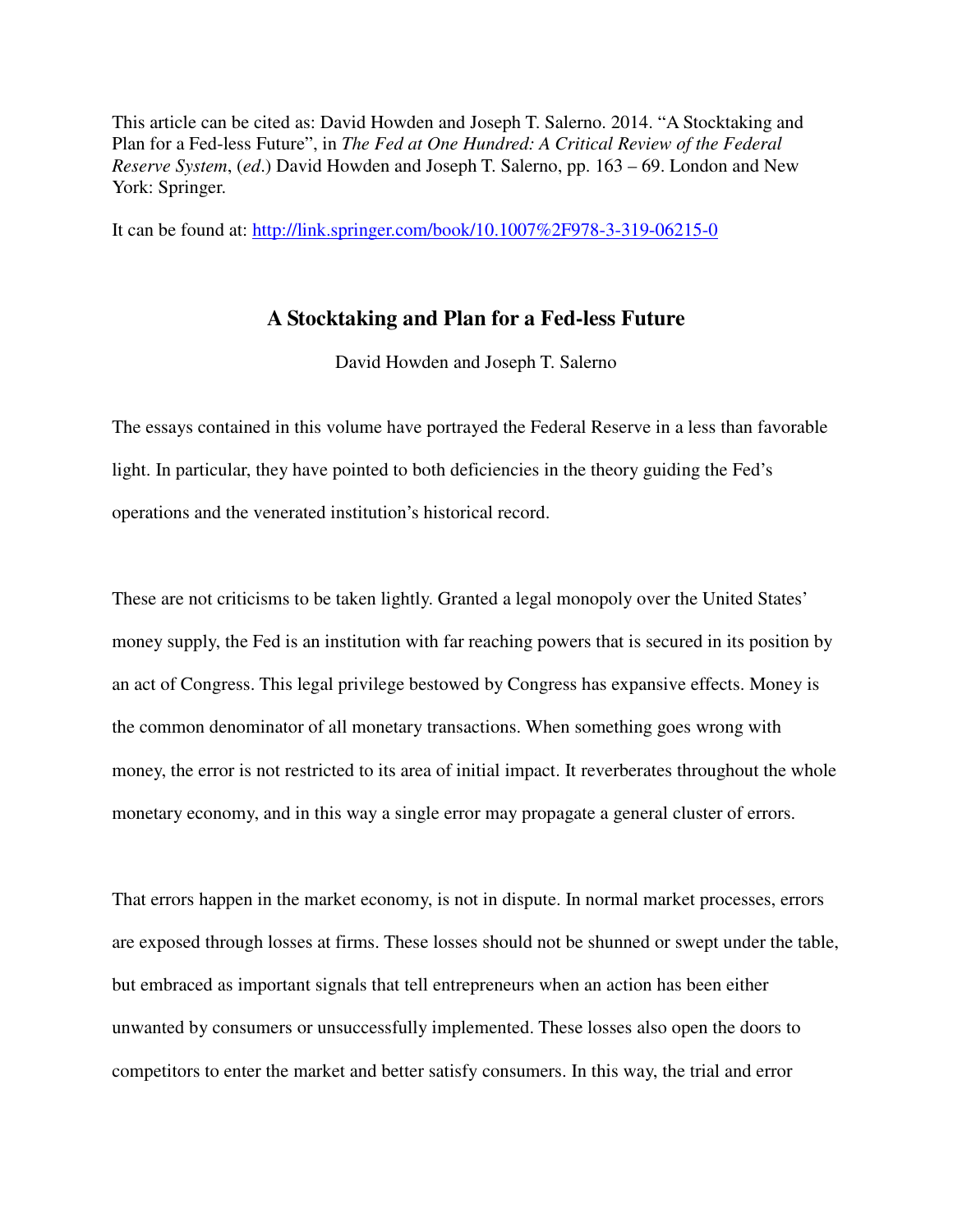method of the market, guided by the signals of profit and loss, continually weeds out unsuccessful or unwanted activities that impede the increase in consumer satisfaction.

Protected from competition and assured that its product will be accepted due to legal tender laws, the Federal Reserve stands outside of any system of checks and balances. This fact must already strike the reader as strange, as goods which share a similar monopoly status, such as public utilities and national defense, are subject to political checks and balances. The Fed operates as more or less an independent entity, at least de jure, and most economists vehemently argue that this is necessary to assure an unbiased and proper production and control of the nation's money supply.

What this volume has demonstrated is that there is a myth of independence, but that even if the Fed were subject to some of the more typical political checks and balances, the results would not be much better. In fact, the problem is not the institutional structure of the Fed or its exact relationship to the government. The problem is in the institution itself, and broadly applies to all central banks.

Take a step back and review the specifics of how the Fed is supposed to operate. Its mandate gives it two roles. On the one hand it must maintain price stability, which incidentally is now de facto defined as mild price inflation of around 2 percent per year. On the other hand it is entrusted to enact monetary policy so as to engender full employment in the economy, or at least soften the landings of any business cycles. By creating an artificially low interest rate environment to fulfil this latter goal, the Fed not only promotes inflation but also hinders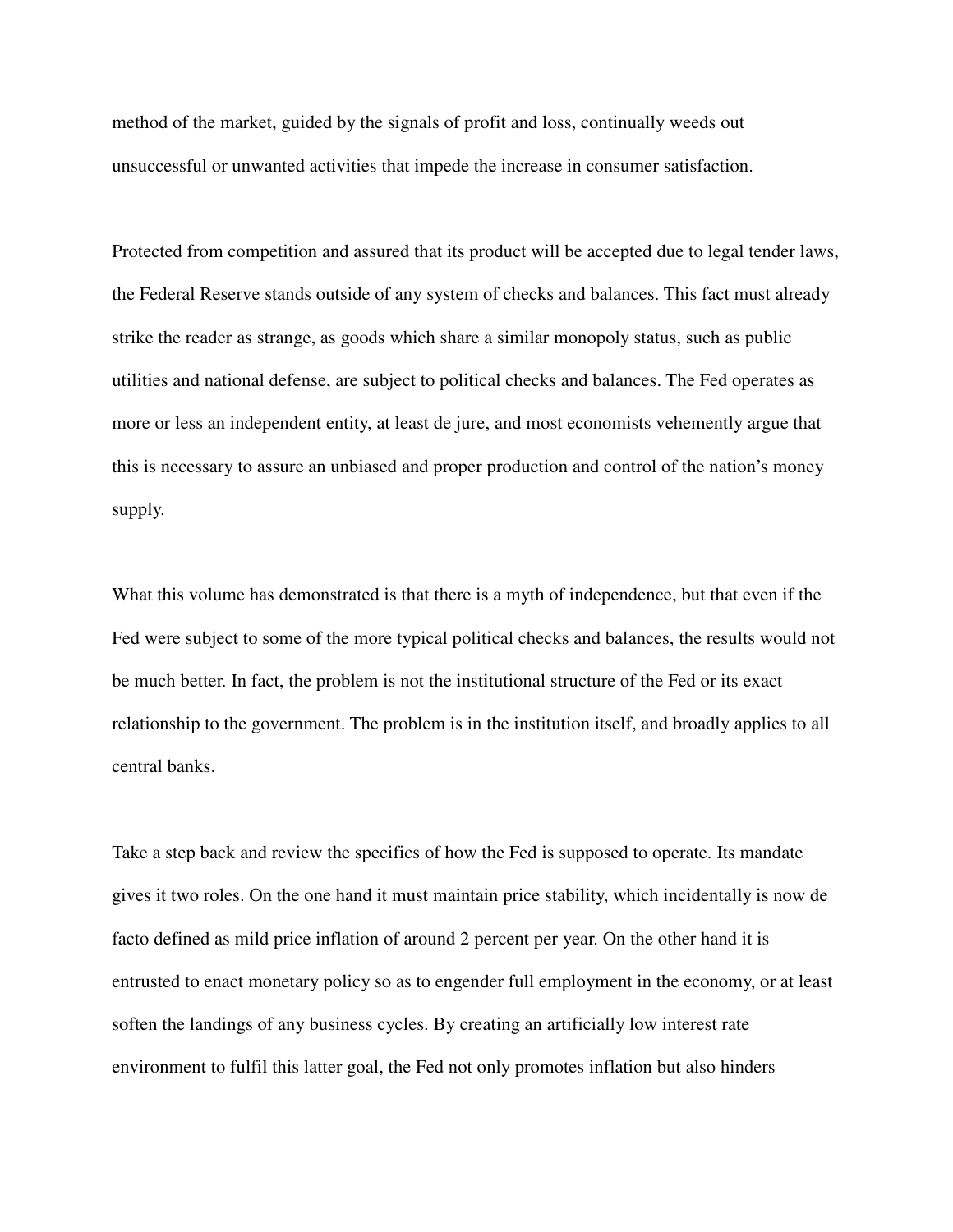employment opportunities as it engenders destabilizing business cycles.

There is another important conflict and this is inherent in the method through which the Fed was granted its monopoly powers. These were bestowed by an act of Congress, and because misusing the Fed's tools for its own purposes is tempting to elected officials, political independence is staunchly guarded. Yet, what Congress giveth it can taketh away. As this book has made clear, however, the independence of the Fed is a mere myth, and there is substantial overlap between its operations ostensibly aimed at aiding an ailing economy and those pursued to covertly aid the federal government's finances.

Furthermore, one would think that the institution entrusted to control the nation's money supply would be staffed by employees who actually have dealt with money, or know something about the banking business. While this was indeed true in the Fed's early years, over time a shift has occurred which has increased the number of academics and politically-connected individuals in important positions within the organization. This is perhaps not problematic in itself (except for possible political conflicts of interest) but has created a lasting and negative effect on the economics profession.

The Federal Reserve System is today a major sponsor of monetary economics research undertaken by American economists. While the involvement of Federal Reserve economists in monetary research could be attributed to self-selection, it could also be that the Fed biases monetary research by sponsoring its own researchers at the expense of competitors. In a recent assessment of the accepted papers in the *Journal of Monetary Economics*, over 80 percent of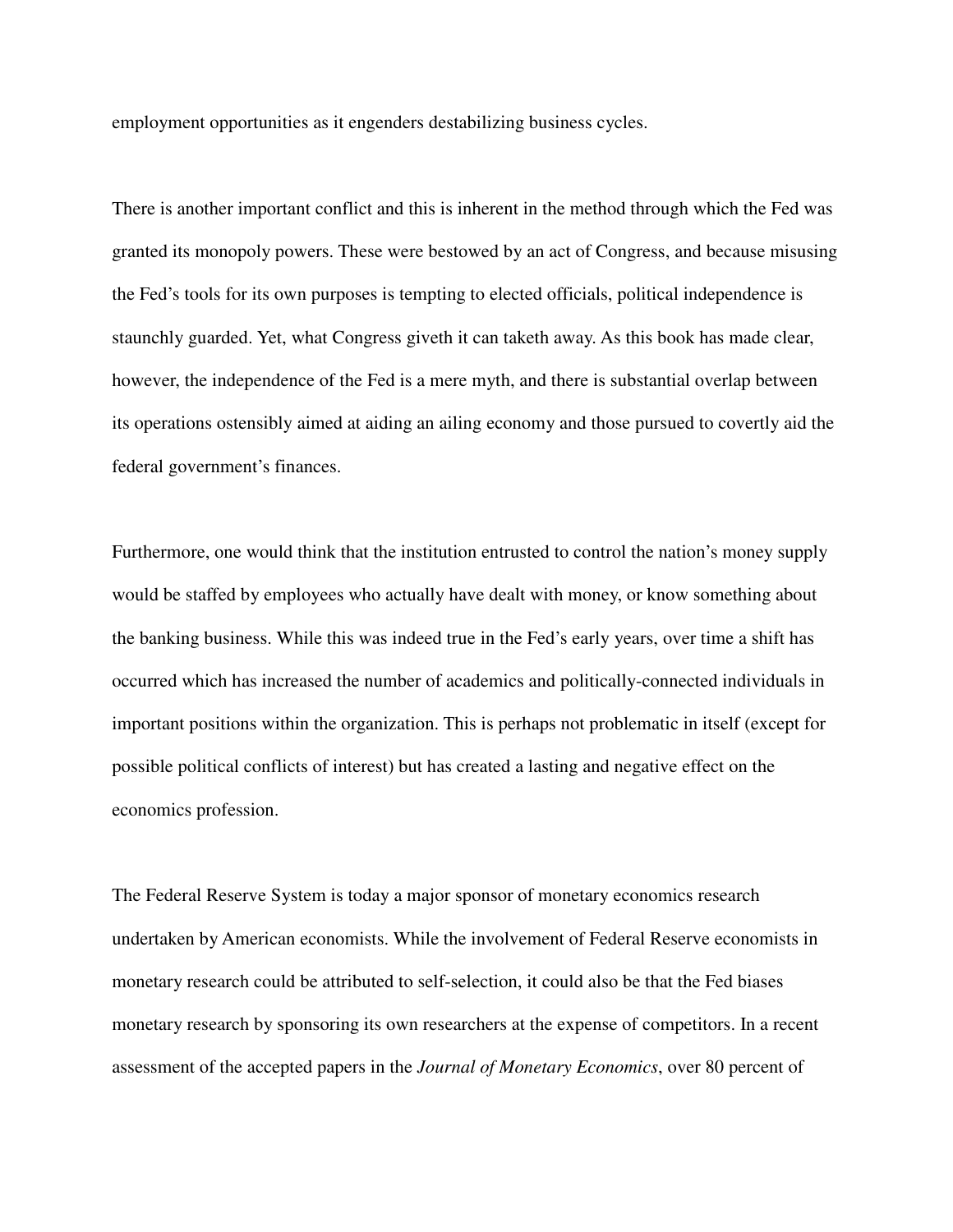authors had either a current or past affiliation with the Federal Reserve System, and nine of its eleven editorial board members had a Fed affiliation (White 2005). This over-representation is troubling.

Perhaps the most troubling aspect of the current state of monetary economics, and this is readily apparent in almost all Fed-sponsored research, is an implicit belief that economic cycles are a natural occurrence. Whether they are caused by investors losing their nerve, or consumers not generating sufficient aggregate demand, as in the variety of Keynesian-oriented business cycle theories, the result of technology shocks in real business cycle models or the aftermath of debtfueled binges in many Post-Keynesian depictions, one stylized fact is clear: the crisis' origin is inherent in the market process and the Fed's proper job is to clean up the aftermath of these instabilities.

There is a radically different way of looking at the problem of the bust, and it can be distilled into a simple epigram. One of Friedrich Hayek's tips for aspiring economists was that "before we can explain why people commit mistakes, we must first explain why they should ever be right" (Hayek 1937: 33). In this way, instead of accepting that a mistake has been made and rectifying it, the economist should first understand under what conditions that mistake would never have been made in the first place.

Although difficult to conceptualize, a world without money is simple to model and draw conclusions from. Individuals produce and consume, and the only way to consume more is to produce more. There is a catch, however. The only way to produce more is to work more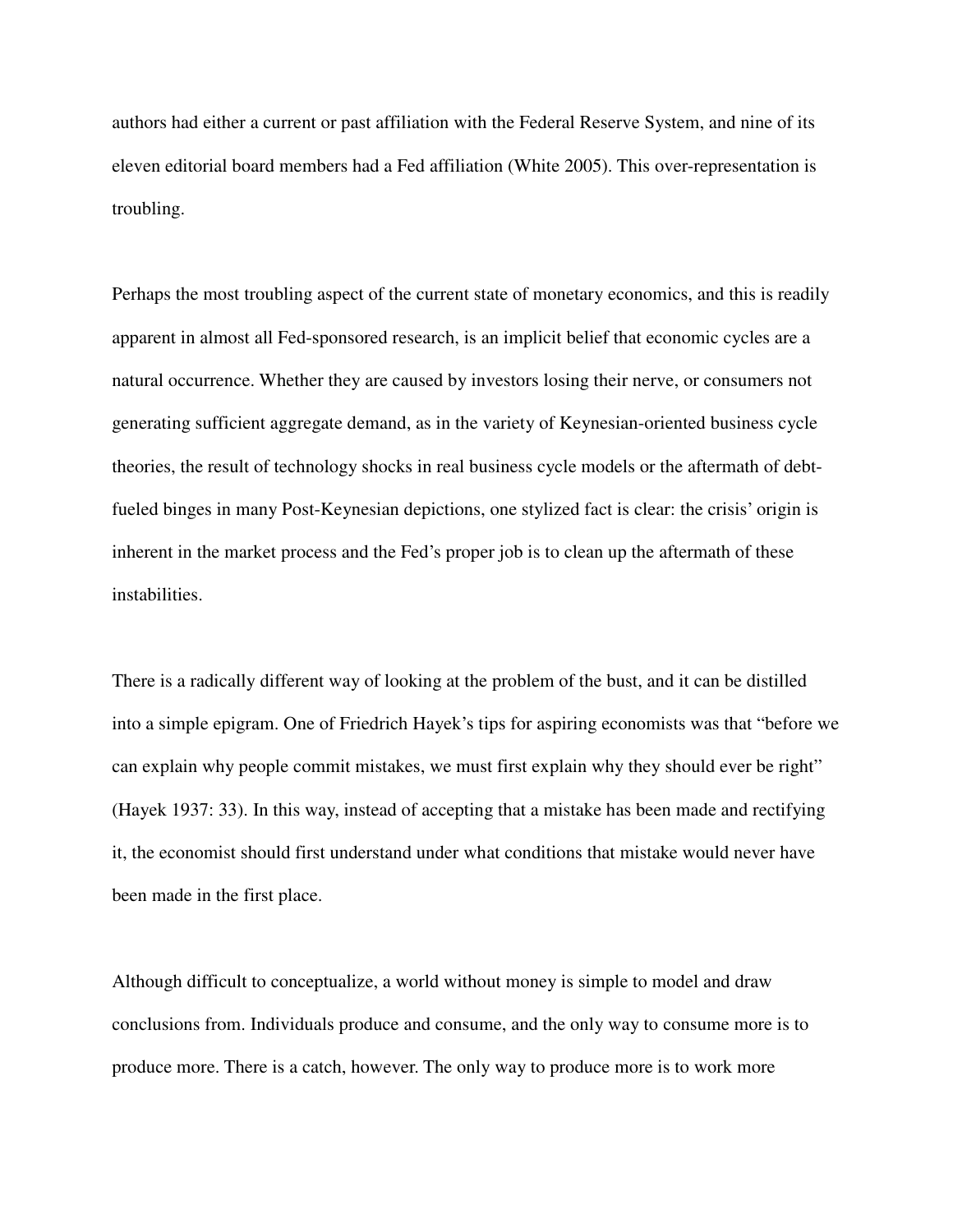productively. Any gain in labor productivity involves capital investment. In the moneyless world, investment is straightforward – it involves stockpiling some savings, and since there is no money to save it must be made in the fruits of our labor: produced goods.

As the worker stops consuming some of his produce and saves it for later consumption, he is freed somewhat from his hand-to-mouth existence. Instead of dedicating all his time to producing for sustenance, he can now devote his efforts to searching for productivity enhancing methods and tools. His prior savings will sustain him while he shifts his labor away from producing goods to sustain him and replenish his energy, to these other efforts that will not pay off until some later date.

Thus, in the moneyless economy, the primitive economic system is tightly controlled by savings. Workers produce goods, a part of which must be stockpiled to consume later if one wants to pursue investment-type activities. Investment will only occur if there is a prior supply of savings, and the length of investment projects (i.e., the amount of time the individual will devote to searching for new production processes or goods), will be determined by the availability of these prior savings.

Enter the money economy. Provided that money is a good like any other, nothing much changes. The key is in defining what "a good like any other" is. Scarcity should be an attribute that springs to mind, as would costliness to produce. Commodity money, or money substitutes that are fully-backed by a commodity, fit the bill. They are scarce in the sense that they cannot be reproduced at will, and even if they could be reproduced at will they would not be because of the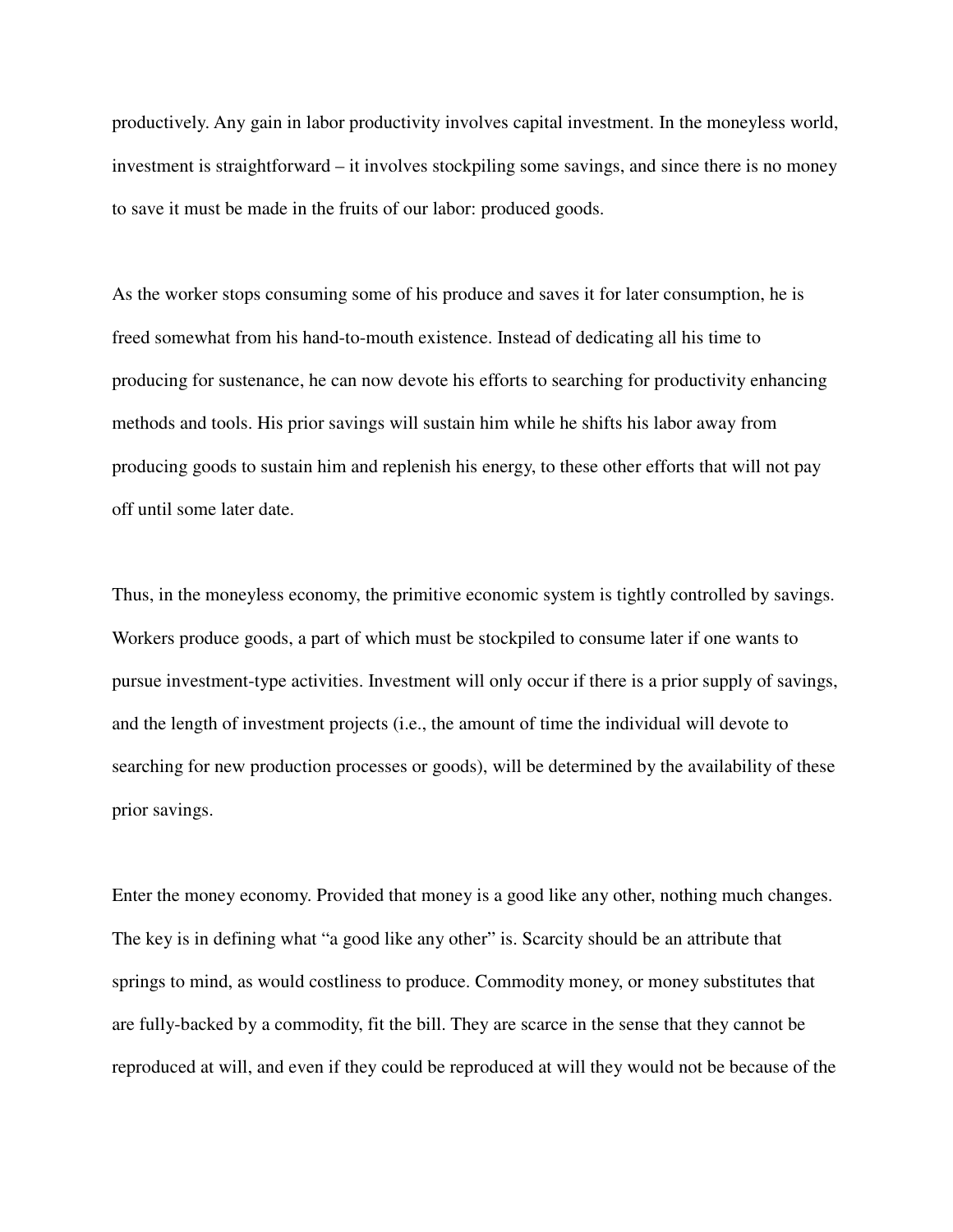cost of doing so (e.g., mining, minting or distribution costs). The moneyed world featuring a strict commodity money (or a perfect substitute for it) is not very dissimilar from the moneyless world. (It should be clear that it would be a much more developed world, due to the increased exchange possibilities and accompanying division of labor and specialization that the generally accepted medium of exchange provides.)

Today's world is not like either of the aforementioned ones. It survives with fiat money – one created by act of government or its central bank. It is not scarce, or at least its scarcity is not determined by its cost of production. Unhinged from any commodity, money today mostly exists as a series of ones and zeros in a computer, and its supply can be seamlessly controlled by the central bank at almost no marginal cost.

While control over a commodity and the ability to create it at will may be seen in a positive light, it is anything but. Hayek described the result of fiat money as a "loose joint" in the economy (1941: 408). Money serves as a joint in the connection between savings and investment activities.

When a commodity serves as money, or when a perfect money substitute is backed fully by a commodity, there is no "looseness" to it. Savings and investment are coordinated as any dollar of savings will result in a dollar of investment—no more and no less.

The Federal Reserve was not created to oversee and control a commodity-backed money, but rather to provide an elastic currency. This elasticity is provided in two ways. First, by raising or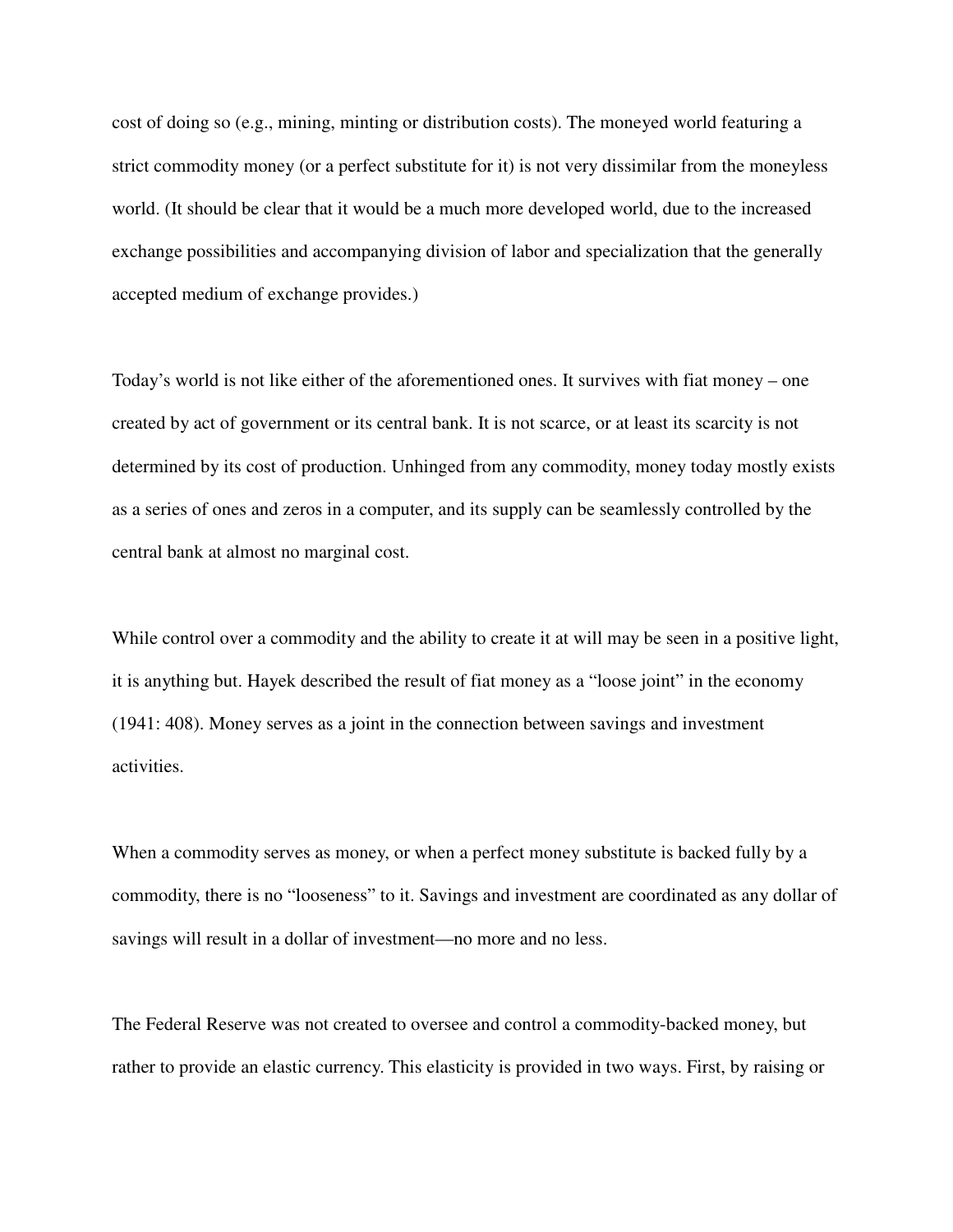lowering the discount rate the Fed is able to decrease or increase the money supply. Alternatively, the Fed controls the supply of bank created money through its setting of the reserve ratio. By reducing the reserve ratio the Fed allows banks to issue money substitutes in the form of deposits in excess of the amount of currency deposited. The Federal Reserve since its inception has been instrumental in permitting the banking establishment to operate with fractional reserves.

The original impetus for the Fed's control over this flexible money supply was, besides pursuing its operating mandate, to more generally cushion the pain of economic recessions. As this volume should make clear, the Fed itself is the instigator of these cycles, and the "elastic money supply" it now controls was also responsible for recessions and panics before its creation.

One way to understand how the Fed is responsible for business cycles over the last 100 years is through the Austrian theory of the business cycle. This theory holds that the fundamental cause of economic instability is the central bank's expansion of money and credit, which severs the link between real savings and monetary savings (Hayek's loose joint).

The problem stems from diverting money from what consumers actually want. Consider why money exists, and why it is held. Money emerges and evolves as a commonly accepted medium of exchange. The reason money is held, however, is ultimately attributable to uncertainty (Mises 1949: 249). Unsure of exactly where, when or to what extent future expenses will arise and incomes accrue, individuals hold on to a sum of money as a type of insurance hedge. Any money held by the individual serves not as an investment, but rather as an immediately available and perfectly "liquid" asset to protect against these unknown future events.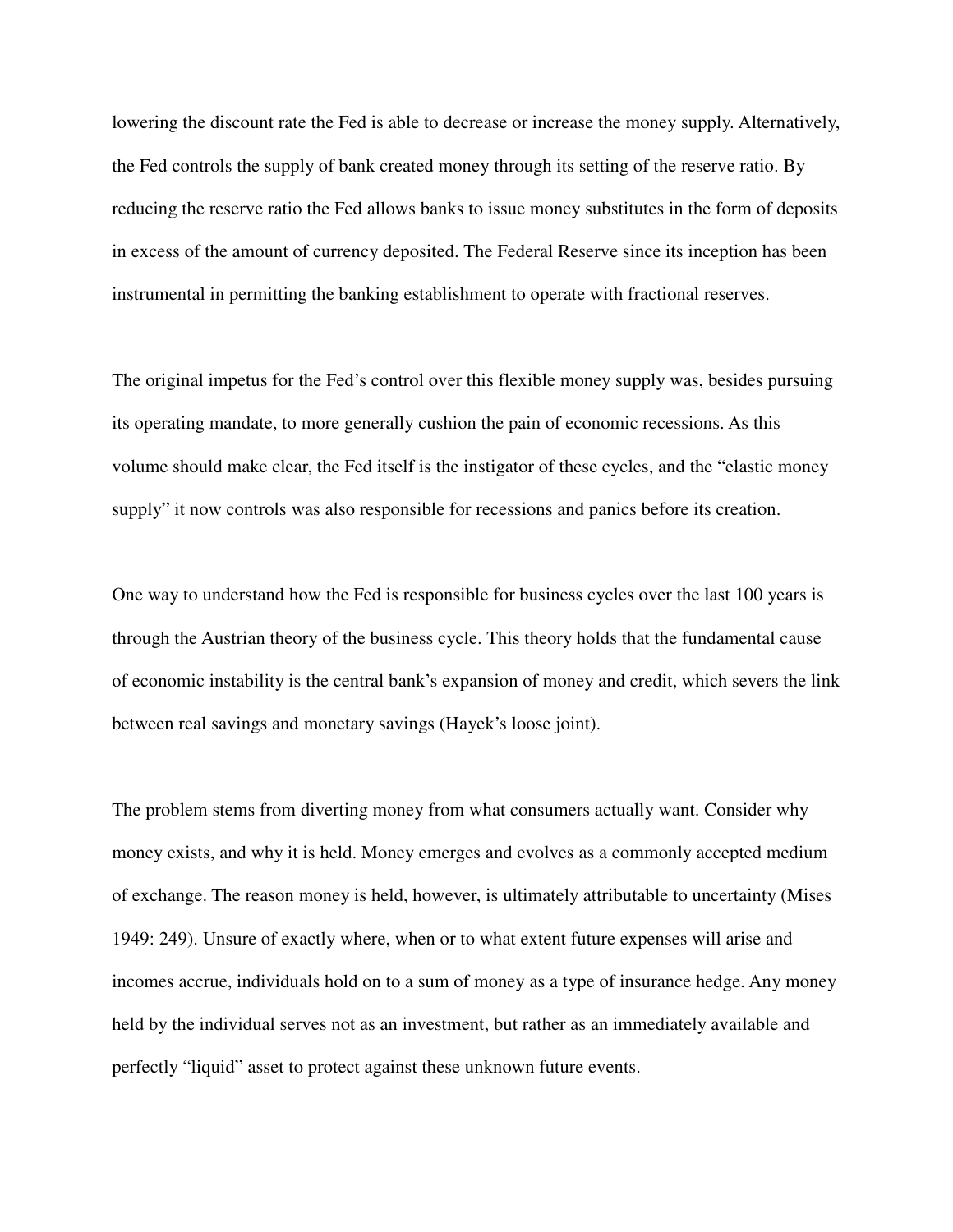Deposits in the fractional-reserve banking system are *not* treated in this manner, contrary to the intent of depositors. Deposits are used as funding for loan activities by the bank. The result is that the fractional-reserve bank lends money which was never meant to be used for any purpose other than as an instantaneously available sum of purchasing power to meet contingent future events. The loose joint of money becomes apparent as a quantity of money finances more investments than would otherwise be the case when deposits are treated, in accord with their owners' intentions, as warehoused cash balances. The result is a source of funding than would otherwise be available, and a corresponding reduction in interest rates below what would otherwise be the case.

According to the Austrian theory the business cycle is propagated through three channels. Overconsumption occurs during the boom because of the falsification and inflation-induced increase of income and financial wealth coupled with the corresponding "wealth effect" on consumption (Mises 1949: 546-47; Salerno 2012: 16-20). Malinvestment occurs as the temporal ordering of investment is altered. Lower interest rates to entice investment into longer-dated investment projects, at the expense of shorter-dated projects (Mises 1912, 1949; Hayek 1935). Finally, as banks are given access to a funding source (demand deposits) that would otherwise not be available in the absence of fractional reserve banking, the financial sector of the economy grows unsustainably and disproportionally to the real productive sector (Howden 2010).

Each of these results is evident in recessions caused by monetary disturbances. Notably, this includes almost all recessions as by definition the initial disruption must be economy-wide for a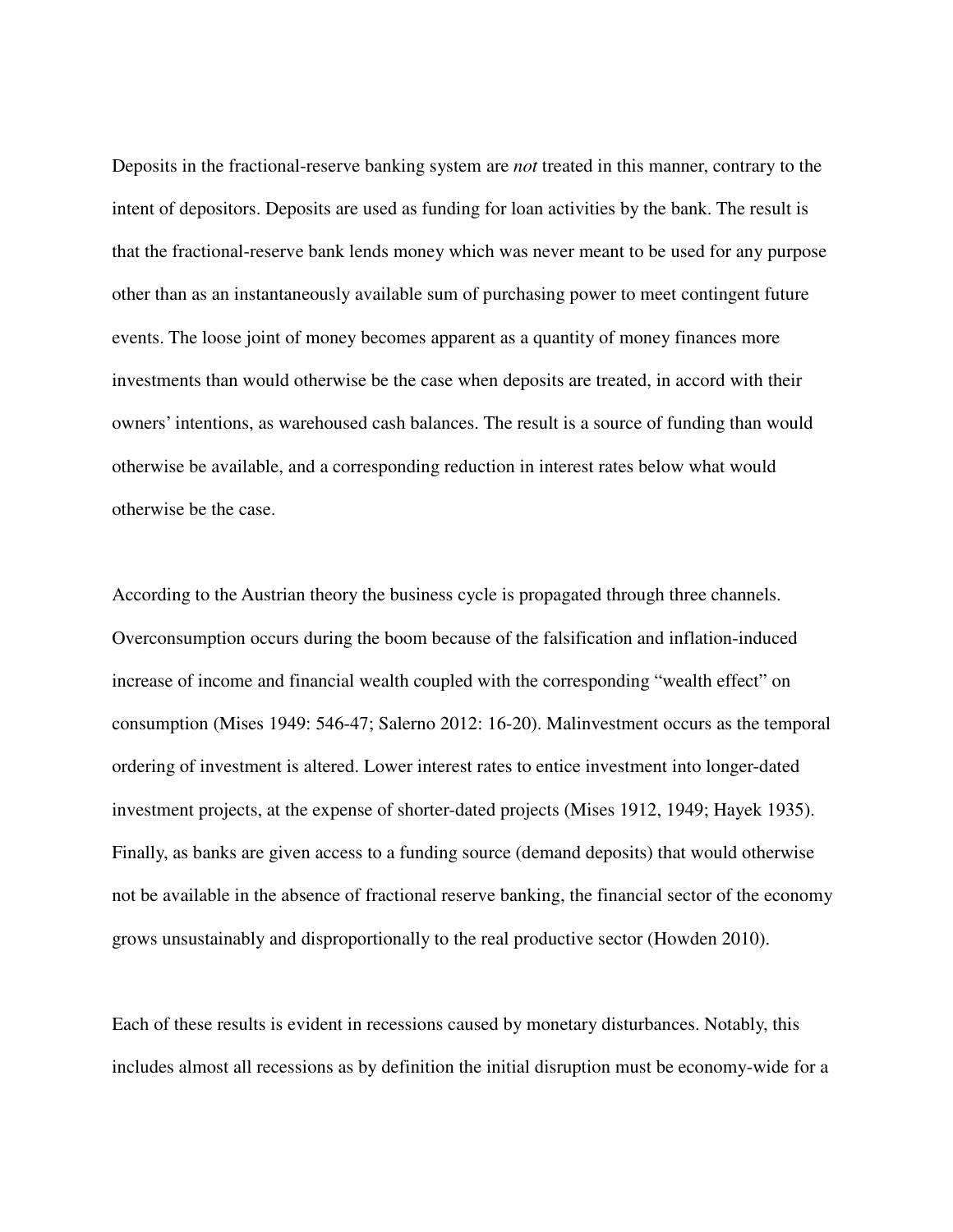general downturn to occur. Technology shocks, such as in real business cycles, or the loss of investor nerve in most Keynesian renditions, can only affect specific sectors within the economy. Only a disturbance to money has the ability to systematically disrupt consumption and investment plans and set in motion a general recession. (Wars or famines may also be sufficiently large so as to disturb the broader economy, though these are probably best left to "providence" theories of the business cycle.)

The Fed was originally created with the admirable goal of preventing or mitigating financial panics and resulting recessions. What was largely missed by the drafters of the Federal Reserve Act was that the recessions that plagued the United States over the preceding decades were primarily caused by the banking practice of holding only fractional reserves against deposits. The Free Banking Era from 1837-64 bred generally favorable economic conditions and the private banking system developed innovative methods and products to deal with banking disturbances. Unfortunately, the legal setting of the Free Banking Era fell short of obliging banks to abide by standard contract law, and the result was a system that endogenously bred the very disturbances that bankers and financiers would diligently attempt to combat for decades.

The fact that banks were permitted to fund their operations through fractional reserves left them open to destabilizing panics of their own making. As recessions set in, depositors made periodic runs on banks that would be later known as the widespread panics of the times. Panics led to financial problems throughout  $19<sup>th</sup>$  century America, principally in 1837, 1857, 1873, 1884 and 1893. By the time the Panic of 1907 occurred, depositors, bankers and legislators were already searching for a solution that would end once and for all the banking disturbances that were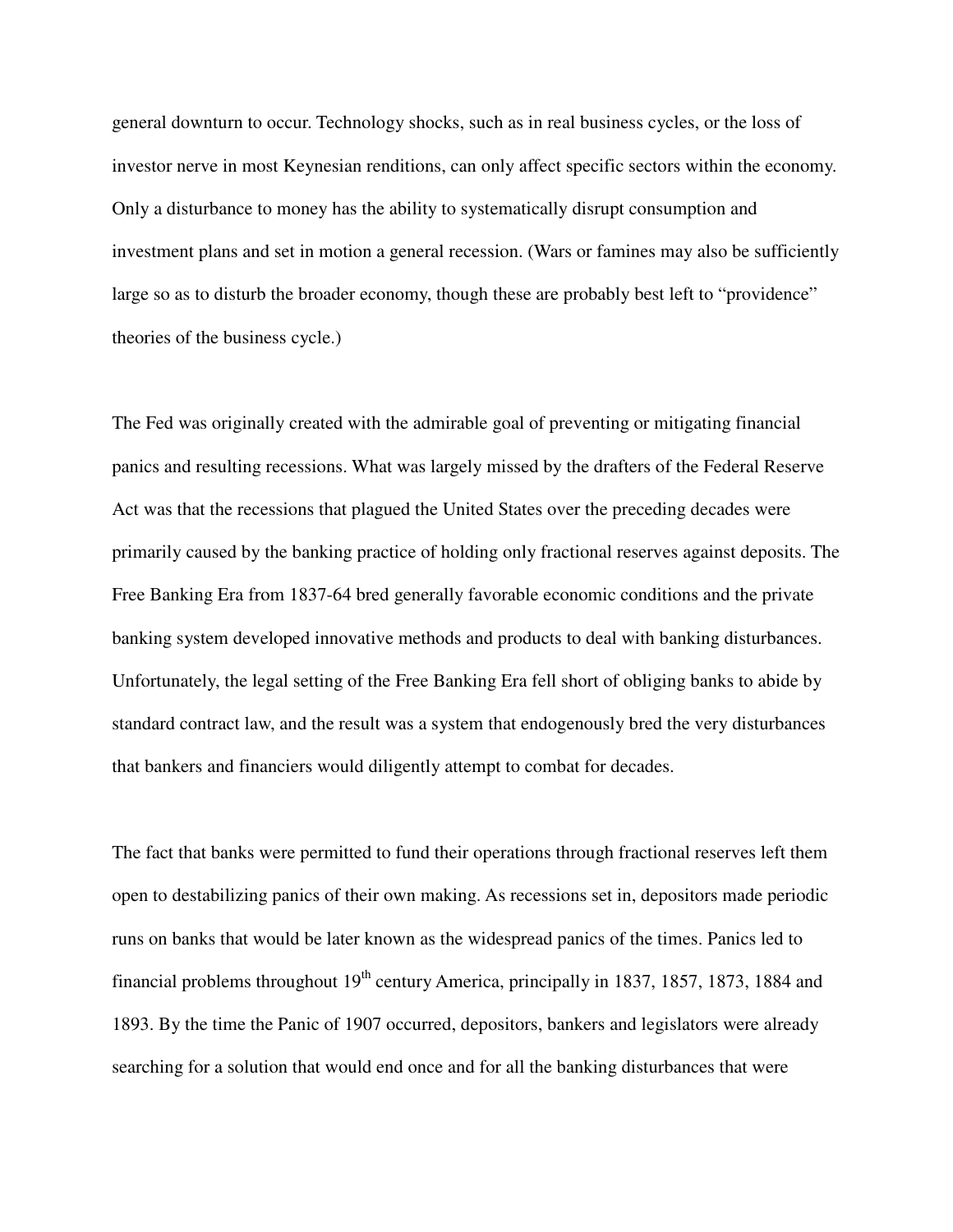becoming more frequent and severe (Bagus and Howden 2012). The result was the creation of the Federal Reserve System in 1914.

The creation of the Federal Reserve, however, is akin to a doctor misdiagnosing an ailment and prescribing a medicine that acts to worsen the original disease. The cause of banking crises in the 19<sup>th</sup> century was not the lack of a central bank, but rather the ability of banks to finance their lending operations with fractional reserves. The central bank was a short-term solution to paper over the losses created by banking panics, but at the same time increased the extent to which fractional-reserve banking could be practiced while also increasing the associated moral hazard and risk-taking in the economy. In a recent review of the Fed's first 100 years of operations, Selgin, Lastrapes and White (2012: 570) conclude that the Fed's history can be characterized by "more rather than fewer symptoms of monetary and macroeconomic instability." In short, it has been a failure.

If the Fed was the wrong prescription to a misdiagnosed problem, and has been an utter failure at achieving its stated goals, where do we go from here?

There are two potential paths forward, each having its own merits and demerits.

Option one involves abolishing the practice of fractional-reserve banking thus making banks subject to holding full reserves.

The first change needed to get the banking system to a state of 100-percent reserves is to cancel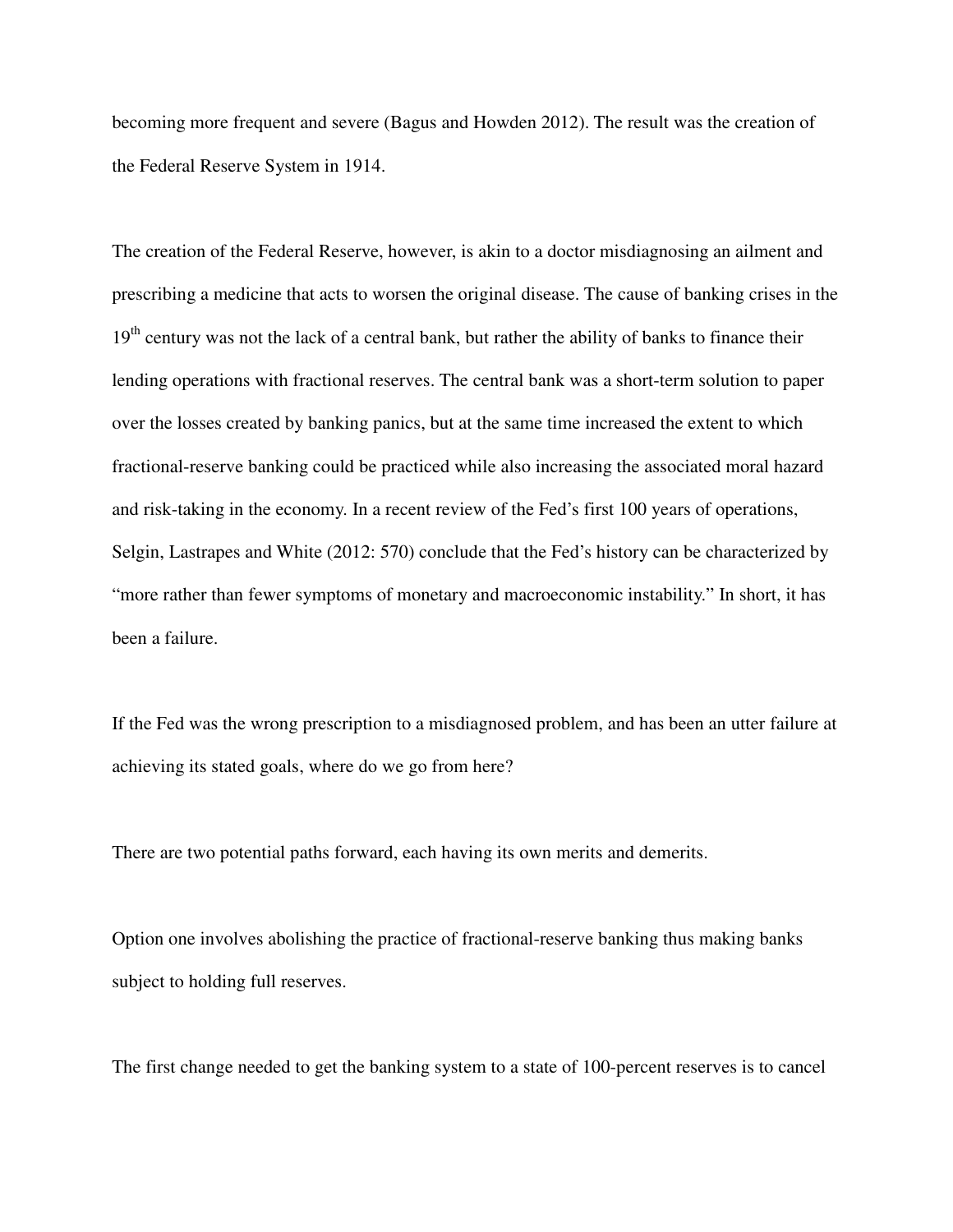out the government bonds it holds. The government bonds held by the Fed amount to an accounting fiction. The Treasury pays interest to the Fed for these bonds, but the Fed remits this payment back to the Treasury at its year-end (after paying for its operating expenses). Thus, the government bonds held by the Fed can be cancelled without any disturbance to the economy. The Fed´s gold stock can be revalued from its historical price of \$42.22/oz. and paid to the banks in exchange for retiring the monetary base. Since the monetary base includes almost all of the Fed´s liabilities, the distribution of its revalued gold will eliminate its balance sheet, and with it, the greater central banking institution.

An alternative path would be to remove legal tender laws and the monopoly that the Fed currently has on money production within the United States. Such an option would expose the Fed to competitive forces, similar to Hayek's (1974) plan for "choice in currency." In such a way, individuals would be free to use alternative currencies, thus exposing the Federal Reserve to a competitive check.

Viewed individually, each option is a necessary but not sufficient condition for monetary stability. Option one would rectify the business cycles caused by fractional-reserve banking, though at the risk of political instability by a central bank still nominally possessing a government-mandated monopoly of the supply of dollars. The second option returns the U.S. banking system to its Free Banking Era roots, an alternative which we have seen not only bred instability through its use of fractional reserves, but which also created the incentives to install the Federal Reserve System as a market "stabilizing" central bank.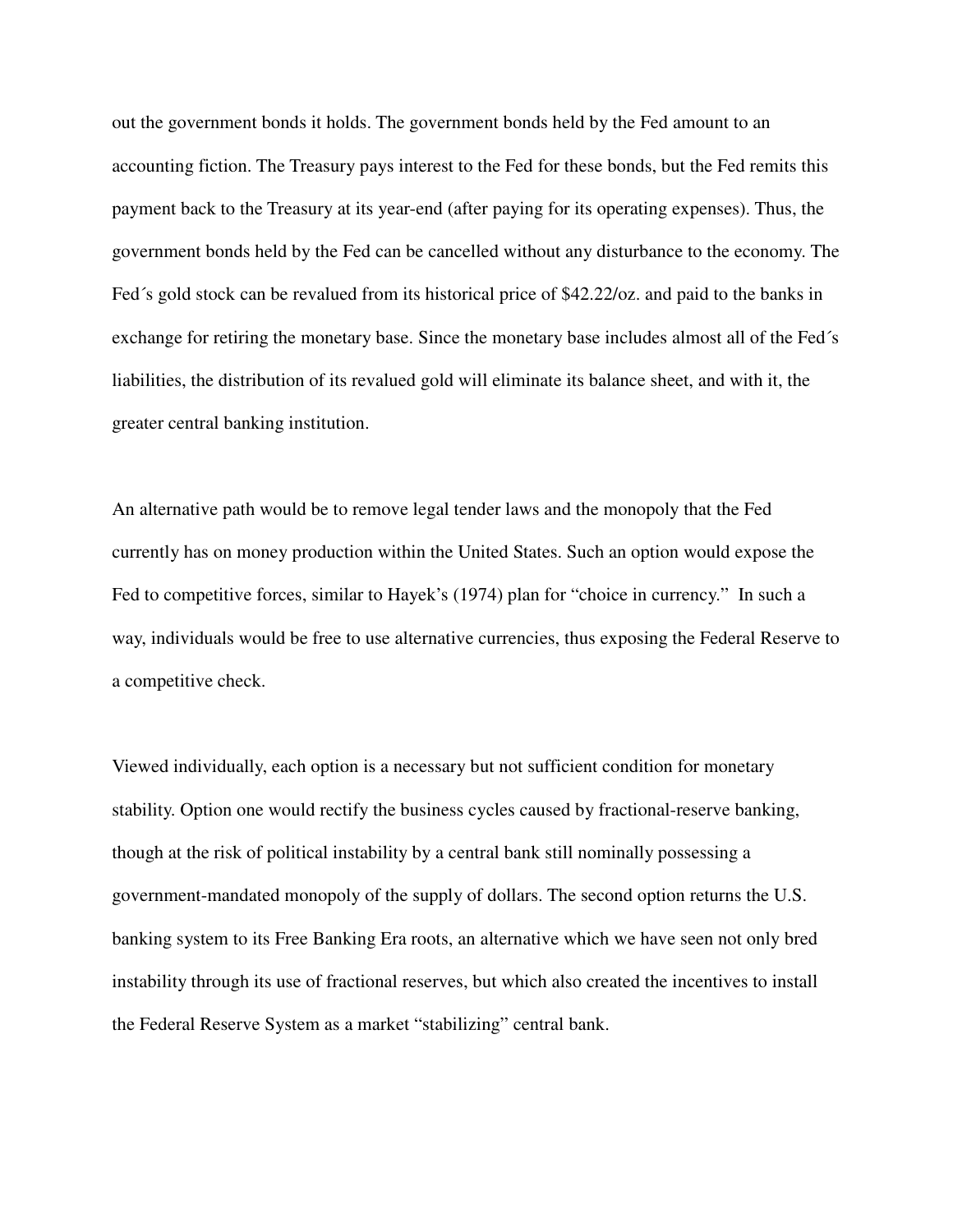Lasting stability can only be achieved by combining both options. Banks must be allowed to compete against one another in money production, thus providing a competitive check on each other. Simultaneously, these banks must be obliged to follow the laws of other deposit-taking institutions and hold 100 percent reserves to back any deposits created. Anything less than this complete proposal will result in a return, whether sooner or later, to the malaise in monetary affairs we are accustomed to today.

As we reflect on this one-hundredth anniversary of the Federal Reserve System, it is useful and essential to consider its original mission and operating mandates. Price stability has been poorly achieved by the Fed over the past 100 years, with more inflation than at any other period of human history. The business cycle has not been eliminated; indeed, today we find ourselves in the midst of the slowest recovery of the post-War era. In these two regards the Fed has been a failure.

The Fed has been, however, a complete success in some respects. By fostering a demand for government bonds, it has allowed the federal government to spend beyond its means. By serving as a lender of last resort, it has created an attitude of risk-taking among financial institutions never before seen. By stamping out the competitors in the money production business that existed prior to its creation 100 years ago, such as private note-issuing banks, it has come to be seen as the only institution capable of producing money. Finally, in its role of lender of last resort, the Fed has been credited with saving many financial institutions that would otherwise have succumbed to market forces because of their own ill-conceived practices. Never mind that the Fed itself promotes such unsustainable banking activities – it has created an aura among the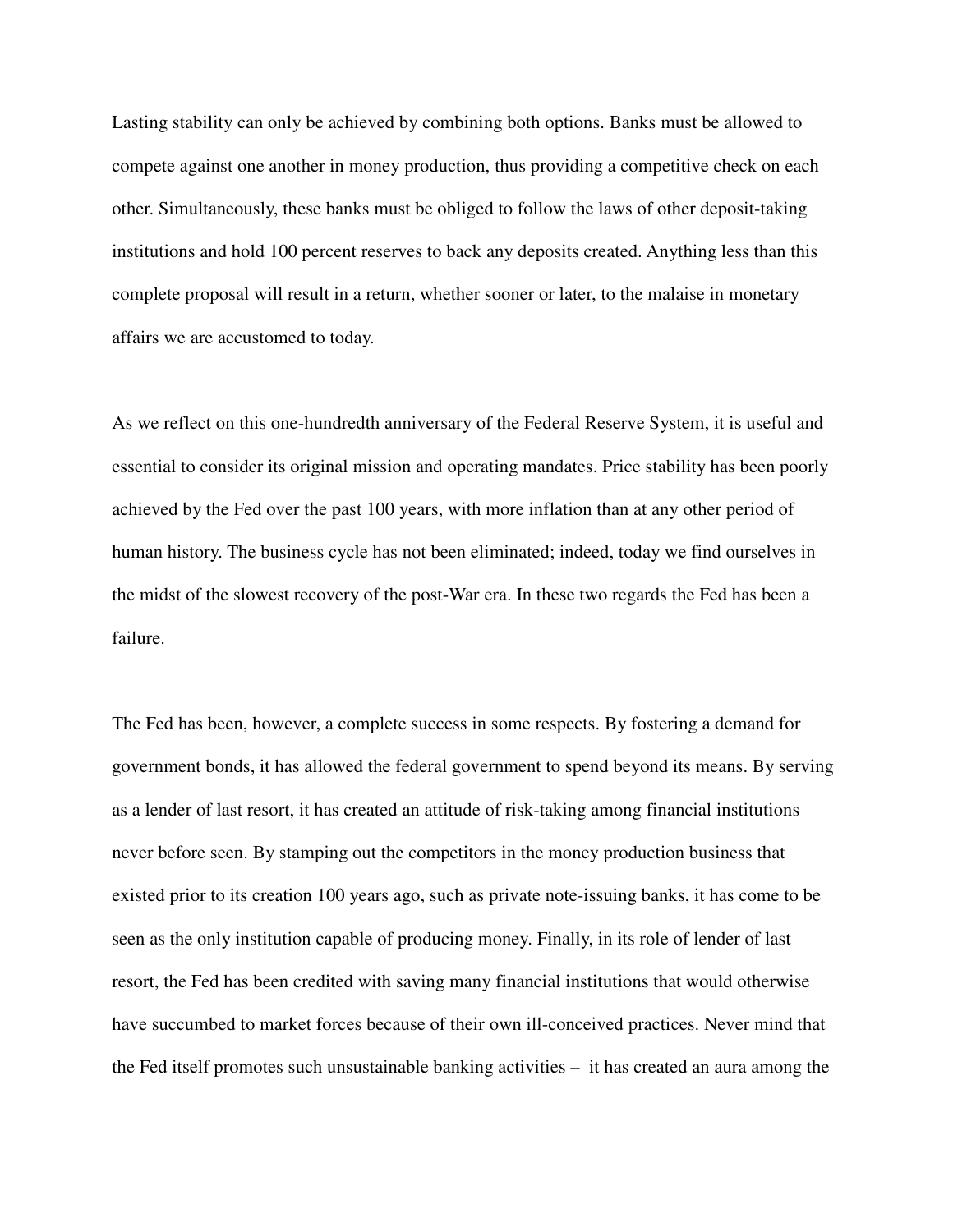public that it is the great savior of the financial sector, and in this way has become a venerated institution among even proclaimed defenders of free markets in other walks of life.

Given the dubious nature of these successes, it is high time the Fed stepped aside and let a more suitable institution take control. One of the prime benefits of the market is its ability to integrate and simplify distinct, disparate and dispersed pieces of information. Money prices permeate the market economy, and no other good plays a more central role than money. Far from being unable to efficiently supply money, it is exactly this type of good that the market excels at producing. Let's end the Fed and give the market a chance.

## **References**

Bagus, Philipp, and David Howden. 2012. Still Unanswered Quibbles with Fractional Reserve Free Banking. *Review of Austrian Economics* 25(2): 159-71.

Hayek, Friedrich A. [1935] 1967*. Prices and Production, 2nd ed.* New York: Kelley.

Hayek, Friedrich A. 1937. Economics and Knowledge. *Economica* n.s. 4: 33-54.

Hayek, Friedrich A. 1941. *The Pure Theory of Capital*. Chicago: University of Chicago Press.

Hayek, Friedrich A. 1974. *Choice in Currency: A Way to Stop Inflation*. London: Institute of Economic Affairs.

Howden, David. 2010. Knowledge Shifts and the Business Cycle: When Boom Turns to Bust. *Review of Austrian Economics* 23(2): 165-182

Mises, Ludwig von. [1912] 1953. *The Theory of Money and Credit*. New Haven, Conn.: Yale University Press.

Mises, Ludwig von. [1949] 1998. *Human Action: A Treatise on Economics*. Auburn, AL: Ludwig von Mises Institute.

Salerno: Joseph T. 2012. A Reformulation of Austrian Business Cycle Theory in Light of the Financial Crisis. *Quarterly Journal of Austrian Economics* 15(1): 3-44.